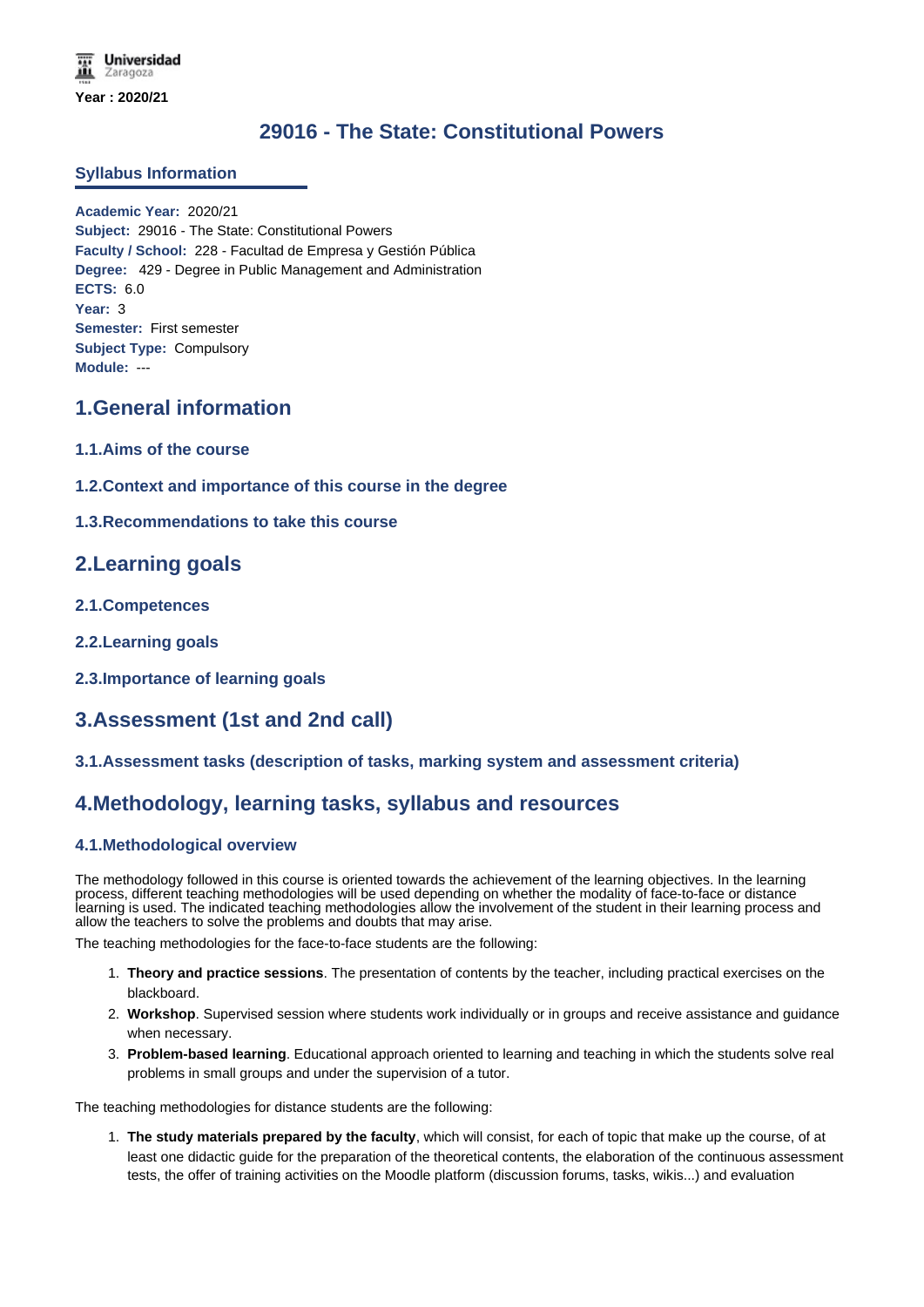systems.

- 2. **Workshop**. Supervised session where students work individually or in groups and receive assistance and guidance when necessary.
- 3. **Problem-based learning**. Educational approach oriented to learning and teaching in which the students solve real problems in small groups and under the supervision of a tutor.

#### **4.2.Learning tasks**

This course is organized as follows:

#### **A. Training activities for the face-to-face students:**

**Teaching sessions**. This part consists on the 40% of the workload of this course. It includes the interaction of students with teaching teams through:

- Lectures. The teacher or external experts explain the contents to the students.
- **P** Practice sessions. Practical exercises, problems and cases solved by the students.
- Assignments.
- Face-to-face tutorials, in which specific orientations will be offered on the different topics, additional contents for a deeper study of the course, tips for a better approach to the course and assessment tasks.

**Autonomous work.** This part consists on the 60% of the workload of this course. It includes: The individual study of the topics proposed by the teaching staff.

- $\blacksquare$  The preparation of team and individual assignments.
- **Peroprese** Preparation of activities to present or hand in in the practice sessions or assessment sessions.
- **Mandatory readings.**
- Autonomous work on the practical activities proposed by the teacher in the continuous assessment.
- Assessment tasks and exams.

#### **B. Training activities for distance students:**

**Distance learning activities**. This part consists on the 20% of the workload of this course. It includes the interaction of students with teaching teams through:

- Working sessions with Zoom and Google Meet Videoconferencing platforms that allow classes, lectures and expository techniques to be carried out through the internet. In addition, it allows all the participants to share the desktop, so they can see the screen e.g. presentations, software, etc.
- Face-to-face/online tutorials, in which specific orientations will be offered on the different topics, additional contents for a deeper study of the course, tips for a better approach to the course and assessment tasks.
- Virtual work in networks or activities on the Moodle platform. Collaborative work that starts from a virtual space (Teaching Digital Ring, specifically Moodle platform), designed by the teacher and of restricted access, in which documents can be shared to work on them simultaneously and new ones can be added. It also contains the classes and lectures, both theoretical and virtual practical activities. It also allows the student to communicate in a synchronous and asynchronous manner, and participate in all the discussions.

**Autonomous work training activities**. This part consists on the 80% of the workload of this course. It includes: The individual study of the topics proposed by the teaching staff.

- The preparation of team and individual assignments.
- **Preparation of activities to present or hand in in the practice sessions or assessment sessions.**
- Mandatory readings.
- Autonomous work on the practical activities proposed by the teacher in the continuous assessment.
- Assessment tasks and exams.

#### **4.3.Syllabus**

The course will address the following topics:

- Topic 1. The constitutional structure of the state: separation of powers and forms of government
- Topic 2. The territorial distribution of power and forms of State
- Topic 3. The power and the political process
- Topic 4. Political Systems
- Topic 5. Political parties
- Topic 6. Historical Spanish constitutionalism